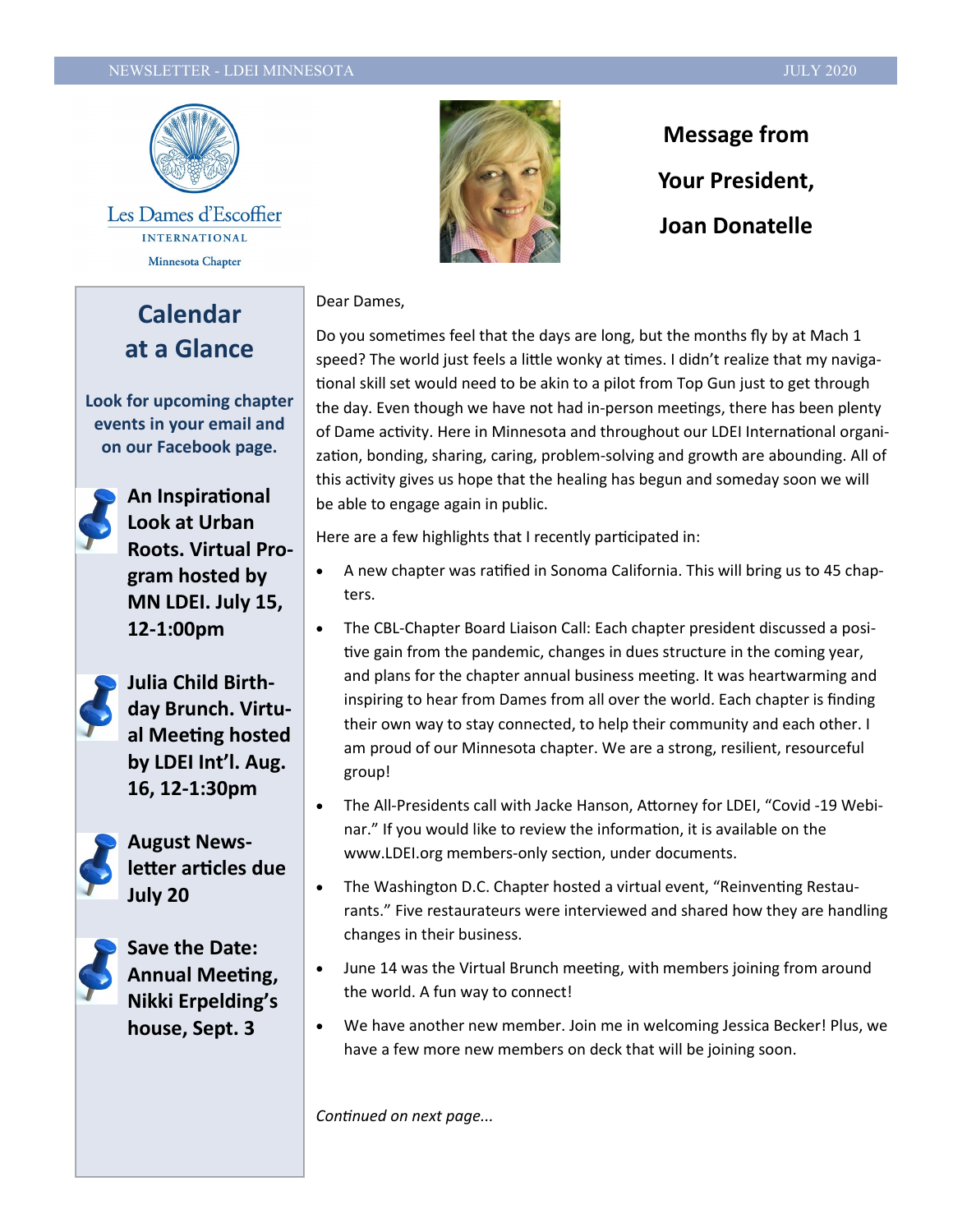#### **President's Message, continued**

On Saturday, I went to a farm to pick up supplies for my upcoming Facebook Live cooking event. I had the pleasure of meeting two artisan, sustainable farmers. They both had heard of Les Dames and were impressed with our mission and were anxious to share their expertise. As we talked, we found that we had all kinds of connections. You just never know when you will meet an amazing new Dame!

So, fasten your seatbelt and let's ride out this crazy time together!

Joan

#### **Program Updates**

# *After our recent successful virtual meetings, we've decided to continue on with more and continue to strengthen our bonds of culinary sisterhood during this difficult time! We hope you can join us!*

*Be on the lookout for ZOOM meeting invites.*

# **An Inspirational Look at Urban Roots**

July 15, 2020 from 12:00pm-1:00pm



Led by Dame Patsy Noble. Patsy is retiring as Executive Director after 20 years of leadership in this amazing program, which cultivates youth leadership.

During the virtual program, Patsy will share the work she has done overthe past two decades at Urban Roots, helping build programs and partnerships, as well as adapting to community need. She will be joined by Saba Andulaem, Urban Roots Cook Fresh Program Manager, who will speak to her creative

pivots in the current virtual environment.

Also featured will be Dame Lachelle Cunningham, owner and Executive Chef of Chelles Kitchen Catering. Lachelle also serves as the Culinary Education Manager at the Good Acre. Her ultimate goal is to build her curriculum through her Healthy Roots Institute, which focuses on education in the fields of food healing, culinary arts and food business development & coaching. Saba & Lachelle will speak to their shared missions and what that might look like for future collaborations.

Join Zoom Meeting (copy and paste the link into your browser if needed):

[https://us02web.zoom.us/j/89227645097? pwd=VEcrUHN5TjJmRXBpRHF0aEJuOE9Ldz09](https://us02web.zoom.us/j/89227645097?%20pwd=VEcrUHN5TjJmRXBpRHF0aEJuOE9Ldz09)

Meeting ID: 892 2764 5097

Password: 000320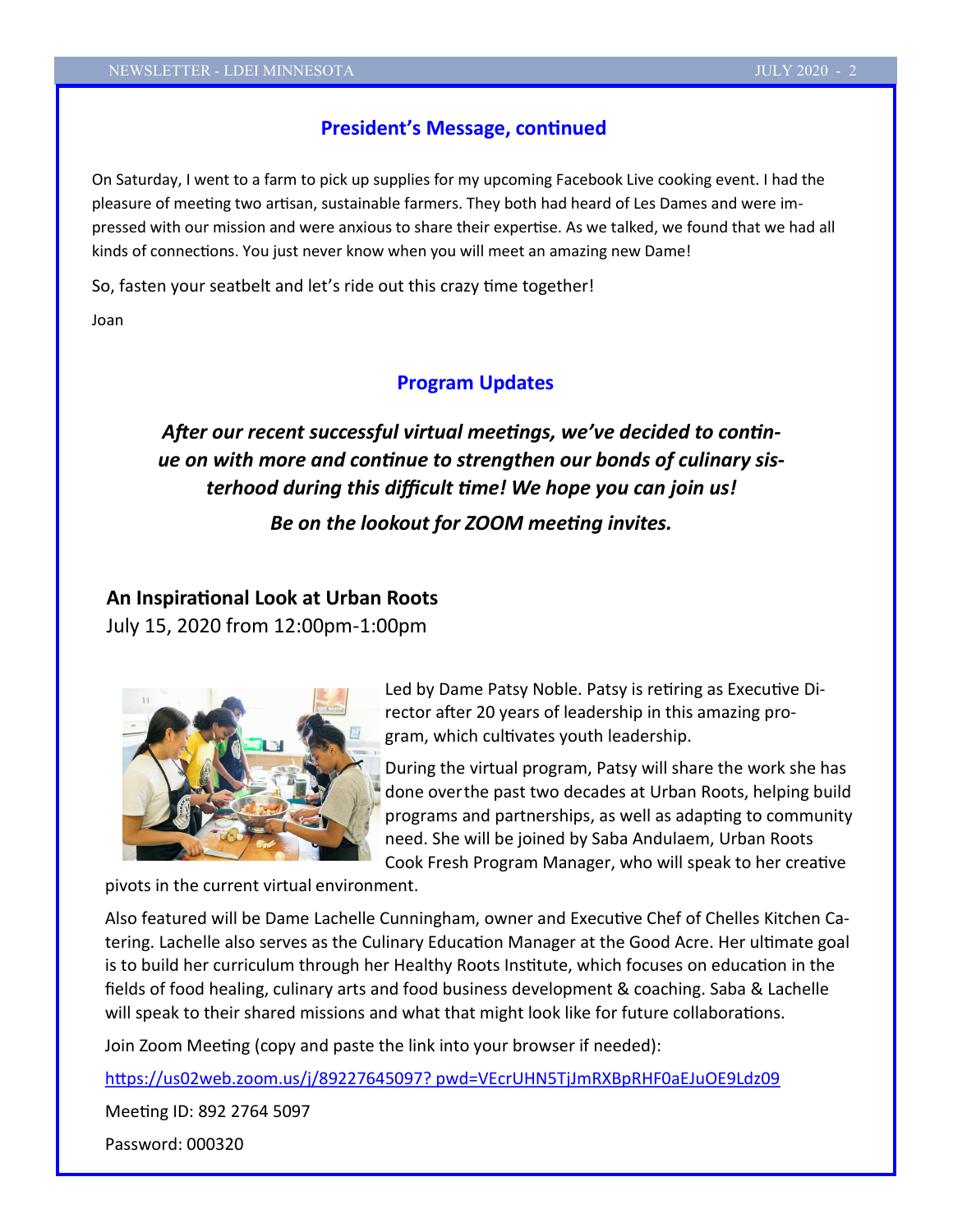#### **Program Updates, continued...**

#### **Julia Child Birthday Brunch! Hosted by LEDI International**

Sunday, August 16<sup>th</sup> from 1pm to 2:30pm EST (virtual program, stay tuned for a link)

-Open to both LDEI Members AND the general public

 -No charge to Dames; \$25.00 charge for guests (monies to go to the LDEI Relief Fund after any expenses)

 -A celebration of Julia (wear those pearls, girls!) complete with a "dress up like Julia look alike contest" with prizes

#### **June Program Re-Cap**

#### **The First Ever Virtual Eat! Drink! And Be Dame Resilient Brunch!**

*Submitted by: Dame Robin Asbell*

Let it be known, Les Dames may get knocked down, but we get right up-and get back to changing the world! At least that's what I took from the very first Zoom brunch, a gathering of stellar Dames, all sharing their struggles and triumphs as they have navigated the unexpected changes brought by Covid-19.

Organizers expected nearly 300 attendees, and in preparation, posted recipes and wine recommendations available to all, so we could share a virtual meal. Then we all kicked back with our computers and let a sampling of our shared experiences in the brave new world of food unfold through each Dame's story. Flexibility, creativity and responsiveness were the common thread, weaving through all their inspiring presentations.

Whatever your line of work, you will find value in the experiences shared by this panel. The speakers were selected to bring observations from a broad spectrum of food businesses. I absorbed useful ideas and energy from all of their stories. Big thanks to all the Dames who shared and organized the event.

Here's a roundup of the panel:

**Tanya Holland, chef/owner of Brown Sugar Kitchen**, **San Francisco,** has been rolling with the many changes that come with running a restaurant in a pandemic, as well as taking on a role of building community among her diverse clientele. Take out, delivery, and a loyal customer base are keeping her in business.

**Liz Griffith, Door Creek Orchard, Madison WI**, has been dealing with the effects of social distancing on the business, and had to shift their sales to drop off, on-farm pick up, and a drop site, to replace the usual channels.

**Laura McIntosh, Host of Bringing it Home with Laura McIntosh Monterey Bay**, saw her plans put on hold when social distancing shut down production, but has spent the time planning and coming up with ways to work around the pandemic.

**Krista B. Horn, PR/Marketing, Revolution Foods, St. Louis,** had to shepherd the message for Revolution Foods, a provider of high-quality school lunches, through the Covid-19 crisis with a pivot into re-heat able meals for families affected by food insecurity.

*Continued on next page...*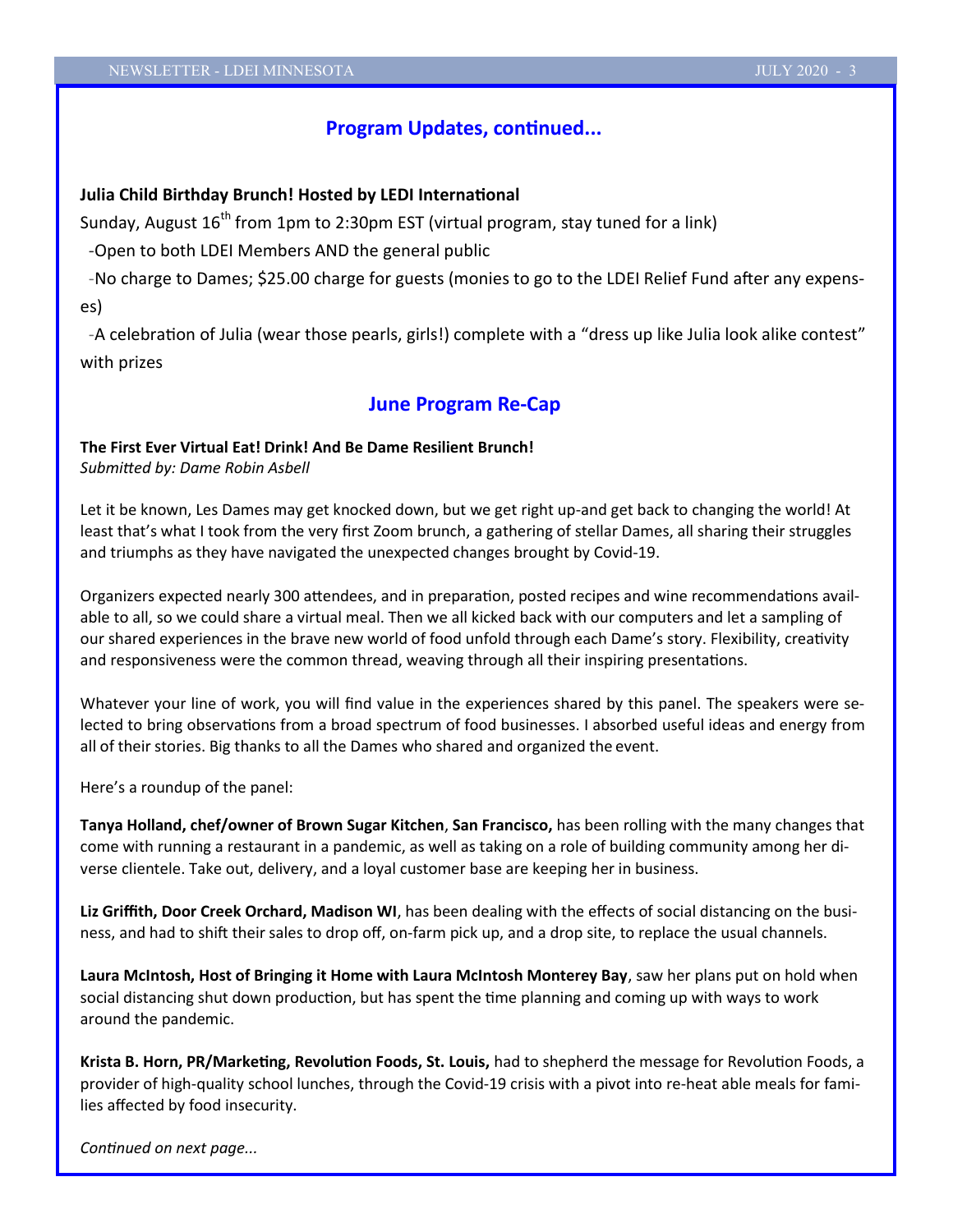#### **June Program Re-Cap, continued**

**Kathy Gold, Cooking School: In the Kitchen Cooking School Philadelphia**, Kathy saw her cooking school closed indefinitely, and quickly moved to an online, virtual class model. Zoom classes are doing well, even if people can't share with the group.

**Dee Patel, Hotelier, The Hermitage Hotel Nashville,** was already in the business of providing exemplary service to her guests. She found that making personal connections and going the extra distance to make her guests happy was the best course in navigating the pandemic.

**@LynnBuono, Caterer, Feast Your Eyes Catering Philadelphia,** saw her catering business disappear as soon as the [pandemic hit, and made the shift to creating meal k](https://www.myrecipes.com/news/can-coronavirus-spread-through-food?did=506548-20200328&utm_campaign=well-done_newsletter&utm_source=myrecipes.com&utm_medium=email&utm_content=032820)its and other meals for delivery, to stay in business. She had to stay nimble and respond to her customers, who no longer crave rich, celebratory food, and want healthful meals with an eye towards building immunity.

#### **It's that Time of Year Again for Membership Dues**

Soon you will receive an invoice for MN LDEI Membership Dues for the coming year, October 1, 2020, to September 30, 2021. Payment is due August  $18^{th}$ .

\$90.00 stays with our Minnesota chapter, while \$85.00 is sent to International, for a total of \$175.00.

If you choose to pay with PayPal, the extra fee PayPal charges will be added to your total. Or, you can send a check to Treasurer, Lois Tlusty, to save that extra fee.

International had planned to increase their portion of the dues but that's been put on hold due to COVID-19.

#### **LDEI International Relief Fund**

Les Dames d'Escoffier (LDEI) has a newly established [LDEI Relief Fund,](http://ldei.org/index.php?com=home&action=readnews&id=223) created in response to the COVID-19 pandemic and its impact on women in the culinary industry. The LDEI Relief Fund will provide funding to established 501(c)(3)'s, non-governmental agencies (NGO'S) and other recognized international nonprofits benefiting women impacted by COVID-19 and other disasters globally. Click on the link above to learn more or to donate.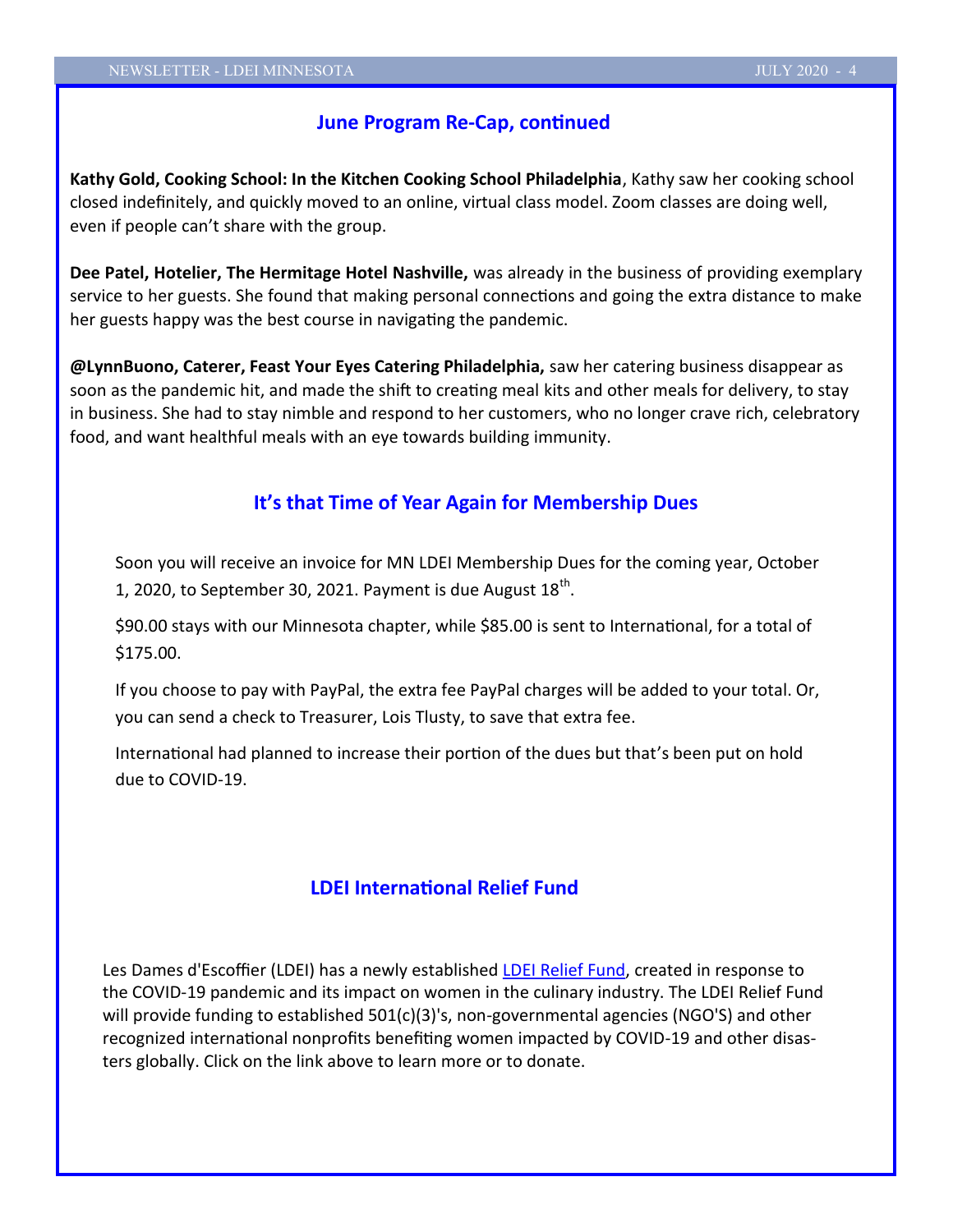# **New Member Spotlight**

**Jessica Anna Becker FoodE Expert, Lunds & Byerly's**

#### **Tell us about your journey in food and how has food changed your life?**



I was a failed want-to-be academic when I started cooking right out of college. Restaurants/cooking became the safety net for many of us trying to determine what the next step would be. Luckily for me, I found my next step making cold dishes for a small restaurant in North Carolina. That experience prompted me to enroll in culinary school, which in itself opened a world to me that I never knew existed, or one that I hadn't considered looking for. I've worked in high-end restaurants, farm-totable restaurants, catering, vocational teaching, gastronomic studies, grocery store food expert and am a newly minted blog writer. All of these varied experiences have truly solidified my belief that there is room at the table for all of us to pursue

our own course. Because of my decision back in the 90's to stay in the culinary sphere, I had found my voice creatively, intellectually and, in the process, strengthened my backbone and resolve. Every dish, ingredient and technique have a unique and amazing story, and I want to learn each and every one.

#### **What advice do you have for individuals entering your profession today?**

Stay humble, there will always be someone who knows more than you, learn from them and you will reap the benefits. Carry around a notebook in your back pocket for off-the-cuff recipes, chef comments and prep lists. Research, read cookbooks, read histories, stay up-to-date on what is happening in the scene. Cultivate relationships with fellow industry folk, farmers, vintners, brewers and so forth. Treat you dishwasher and janitorial staff with respect and kindness.

#### **What is the "secret ingredient" in your cooking?**

Apple Cider vinegar, it brightens savory dishes, gives sweet desserts more depth, is fabulous in a vinaigrette and is inexpensive.

#### **Best thing you ate this year?**

So far (this isn't exciting), Bushel Boy started growing hydroponic strawberries. I tasted them first in February when it was cold and damp, and while I do hate hyperbole, biting into that berry was like tasting July.

#### **What are your hobbies (food and non-food)?**

I have a very serious cookbook and culinary-related book addiction. I am truly running out of shelving in my house, but I keep buying them, I just love reading them so much. I am a lapsed knitter. I have many half-done projects that, at some point, I need to complete. I love to travel and am currently working on learning Polish with a sprinkle of French and Italian.

#### **Why did you join Minnesota LDEI?**

MN LDEI and LDEI is known for its women-led, philanthropic work in the hospitality, agricultural, and culinary industry. For me personally, to be part of an organization that supports and celebrates women through the various grants, continuing education and global connectiveness, is an honor. I wish I knew about LDEI when I started out.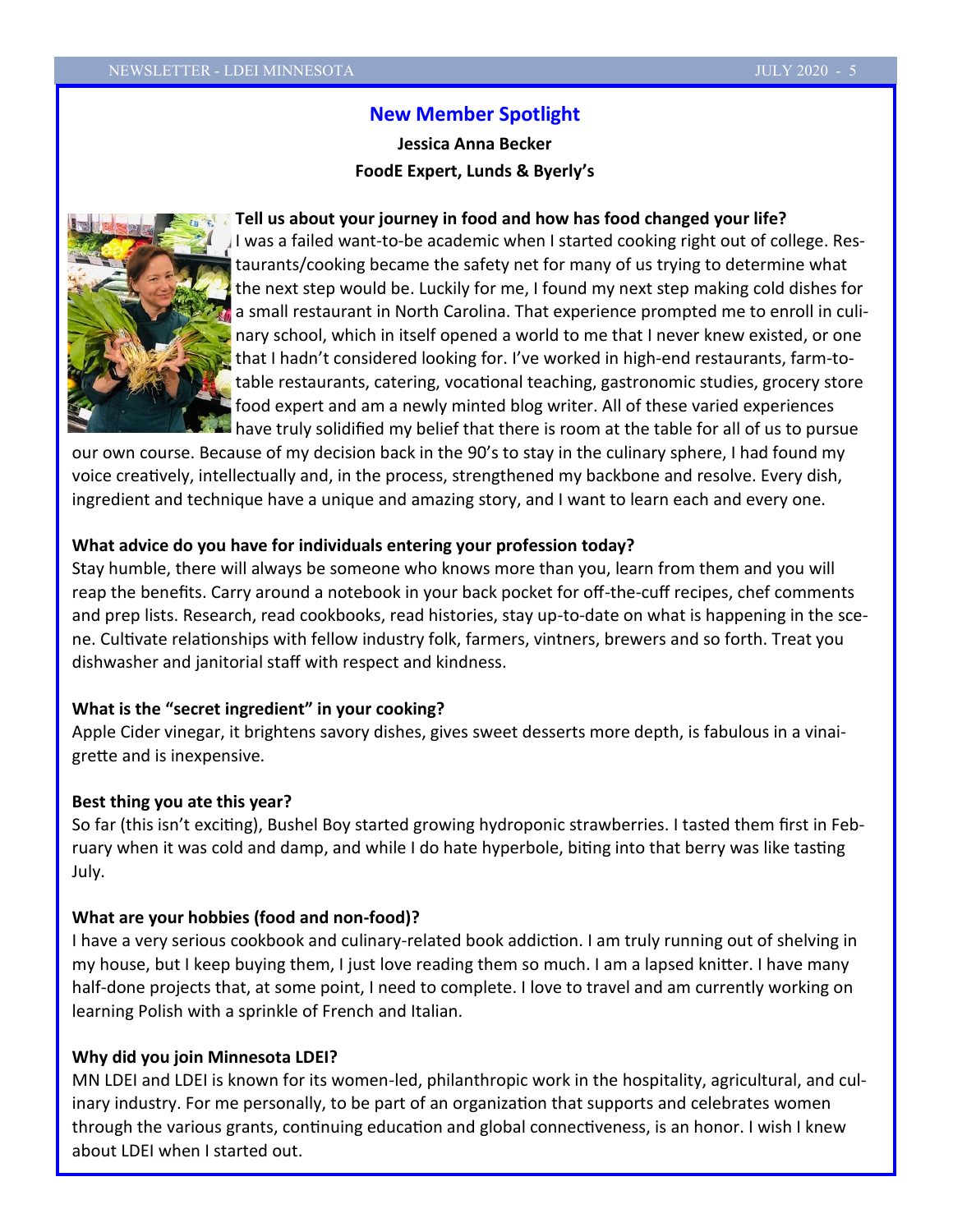# **Cookbook Chronicles: A Savored Life Website Excerpt from Dame Beatrice Ojakangus beatrice-[ojakangus.com](https://beatrice-ojakangas.com/)**

Beatrice grew up on a small farm in Floodwood, Minnesota, where her mother taught her how to bake bread on their wood stove before she was old enough to read. During her youth, she participated in 4-H club, inspired by a desire to win a trip each year to the Minnesota State Fair as a county grand champion, which had to be in a different food category every year. This persistence ultimately led her to two national grand champion 4-H titles.

She graduated from the University of Minnesota, Duluth with a degree in home economics, and was introduced to gourmet food while working a summer job as a private cook. She won the Second Grand Prize at the 1967 Pillsbury Bake-Off, and worked in recipe development for Jeno Paulucci, for whom she invented pizza rolls. Sunset Magazine was the start of her magazine writing career, and she later published articles in Gourmet, Bon Appetit, Woman's Day, Family Circle, Better Homes and Gardens, Midwest Living, Cooking Light, and numerous newspapers. She is the author of 31 cookbooks and was inducted in 2005 into the James Beard Cookbook Hall of Fame. She received an honorary doctorate from the University of Minnesota in 2007.



**On the farm with 5 younger siblings. Beatrice was the oldest of 10 children.**



**Ready for the South St. Louis County Fair!**



**Winning 2nd prize at the 1967 Pillsbury Bake-Off.**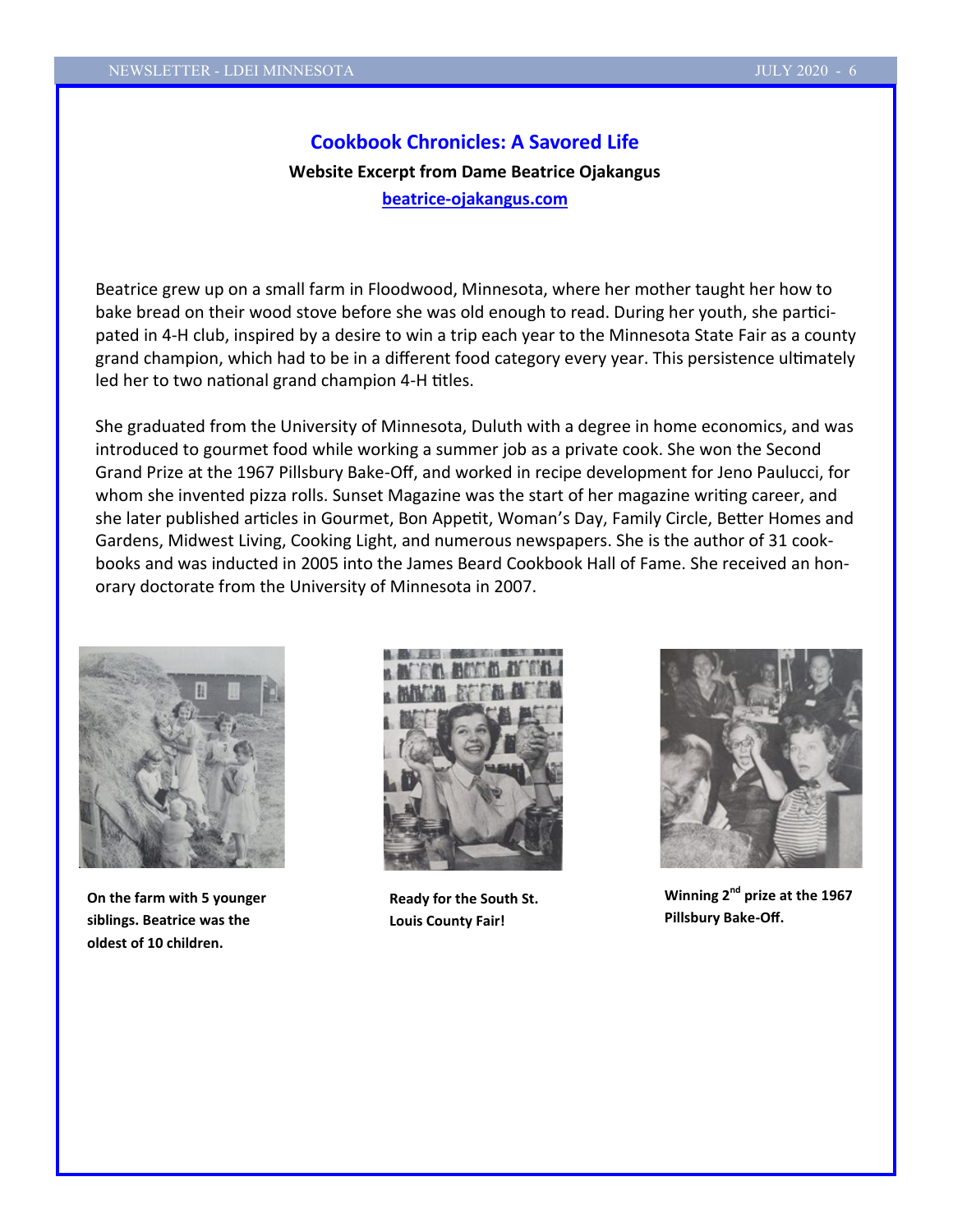### **MN Dames Cookbooks**

It's time we compiled a guide of Minnesota Dame written cookbooks! Here is a sampling of what we have compiled so far. We hope to soon have this complete guide handy on our website for anyone to search. Most books are available to purchase on Amazon or other online retailers.

**Robin Asbell, "Plant Based Meats; Hearty High Protein Recipes for Vegans, Flexitarians and Curious Omnivores."** Countryman Press, November 2018.

**Arlene Coco, "Cajun Cooking: Recipes and Remembrances from Acadiana."** Wordwarepress, 1977.

**Joan Donatelle**, "**Astonishing Apples."** The Minnesota Historical Society Press, August 2015.

**Amalia Moreno-Domgaard, "Amalia's Guatemalan Kitchen-Gourmet Cuisine with a Cultural Flair."**  Beaver's Pond Press, 2012.

**Mary Evans, "One Dish Chicken Cookbook."** Broadway Books, 2006.

**Betsy Nelson, "Tasting Minnesota: Favorite Recipes from the Land of 10,000 Lakes."** Far Country Press, September 2016.

**Kim Ode**, **"Baking with the St. Paul Bread Club: Recipes, Tips and Stories."** The Minnesota Historical Society Press, 2006.

**Pam Powell**, "**Beautiful Salads**: **Delicious Organic Salads & Dressings for Every Season."** Voyageur Press, release date September 2020.

This list should get everyone started, we look forward to seeing the master list unfold and adding these to our collections! If you have a book you would like added to the list, please email Nikki Erpelding, [nlerpelding@gmail.com.](mailto:nlerpelding@gmail.com)

# **The Waconia Wine Country Festival July 25**

Here's a fun event to consider! Get out into the country and enjoy the fresh air and Minnesota wine. There are limited tickets available to help ensure social distancing.

Tour all three wineries: the Winery at Sovereign Estate, Parley Lake Winery & Schram Vineyards. All within a 5-mile radius. \$40 per person, must be 21+. Your paid reservation includes admission to all three wineries, a souvenir logo tasting glass and a wine tasting at each location. Choose your starting winery and follow the trail! Check-in from 12pm-3pm. Festival is over at 6pm. Each winery will be offering unique food options and entertainment. Please check out each winery for details. **[Click here to purchase tickets.](https://my-site-107996-107562.square.site/waconia-wine-festival)**

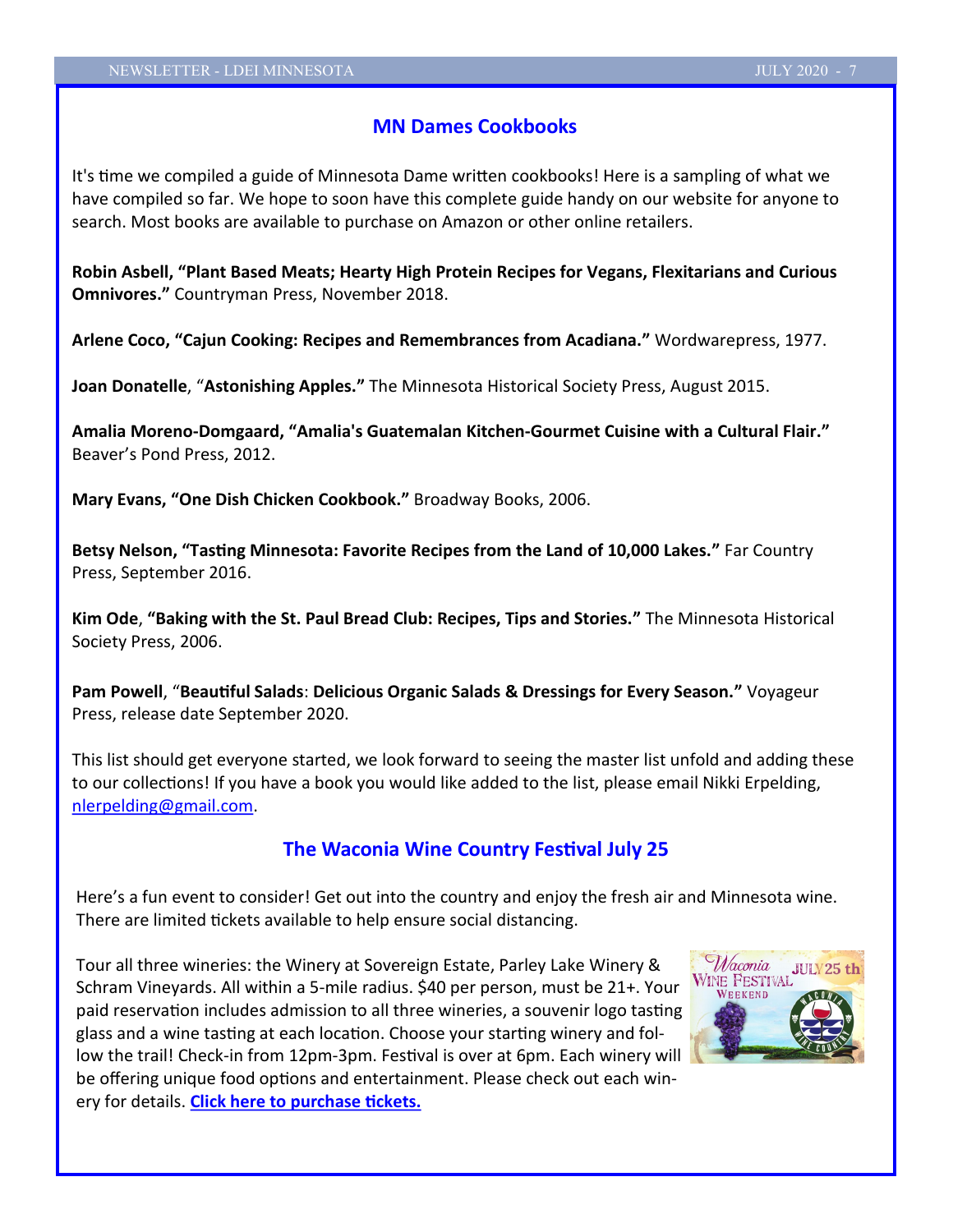#### **BEVERAGE CORNER**

**By Nikki**

#### **MADEIRA, NOT JUST FOR COOKING!**

An overlooked segment of the wine world these days is fortified wine, including Madeira, a centuries-old accidental wine that was taken on voyages around the globe. Once heated or literally cooked, (and eventually fortified) in casks along the spice route, today's Madeira is made (cooked and fortified) entirely on the Island of Madeira, Portugal.

Madeira ranges in style from dry to sweet, and non-vintage to vintage-dated. In fact, you can still get Madeira from the 1800's! Flavors range from dried fruits, nuts and coffee to tropical and citrus fruits. These wines are all very balanced with palatecleansing acidity. Madeira also lasts a very long time after opening, so purchase a few different styles and get to know them!

Tips for Madeira wine buying:

- Brands to look for: MIles, Cossart Gordon, Leacock's, Atlantis, Blandy's
- Madeira Wine Company's website has a handy chart connecting styles with foods, and everything you need to know about Madeira, including cocktail recipes
- $\circ$  Last year the Island of Madeira celebrated 600 years of cultural, natural and social heritage